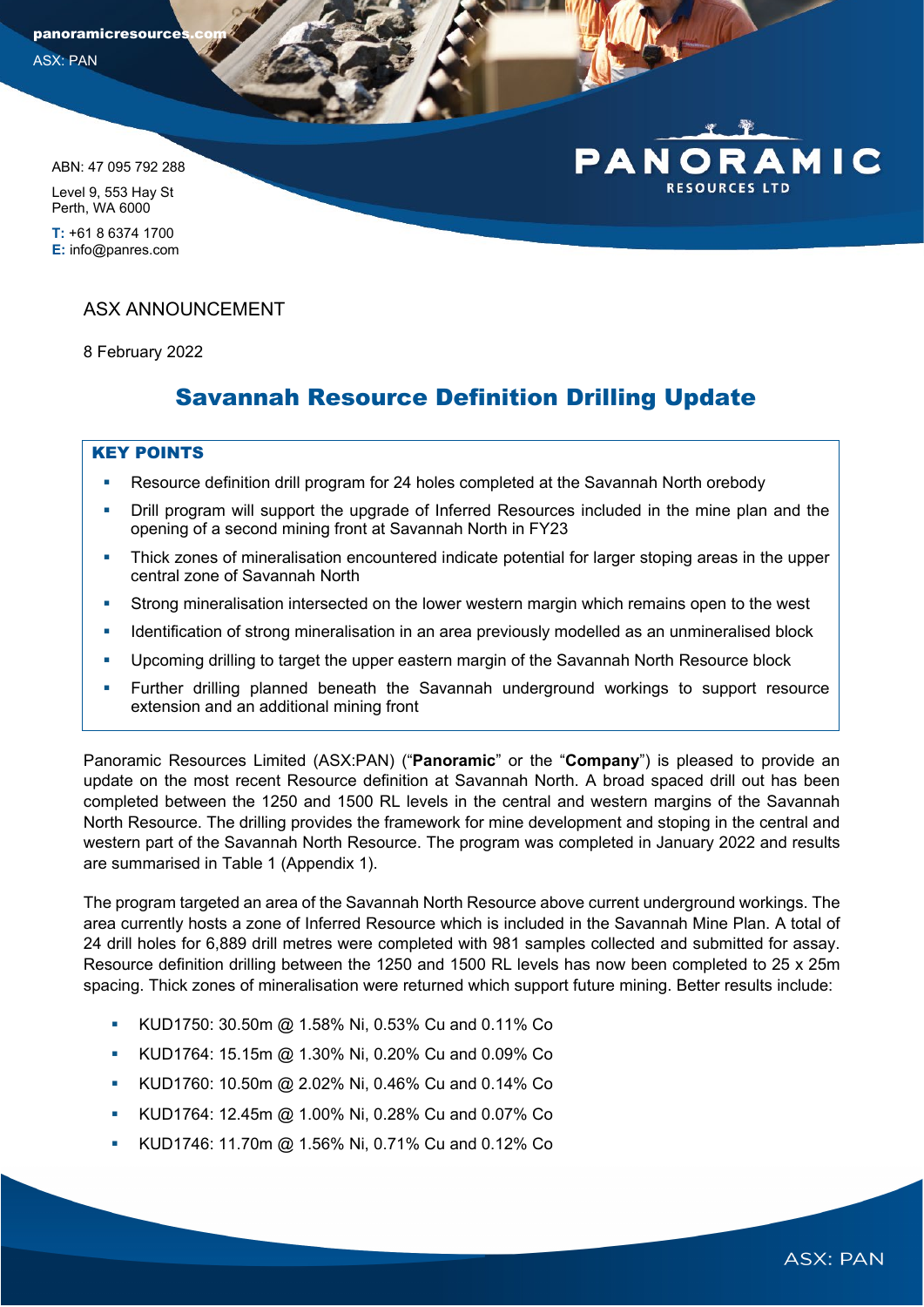

- KUD1757: 8.55m @ 1.50% Ni, 0.25% Cu and 0.10% Co
- KUD1747: 8.50m @ 1.80% Ni, 1.03% Cu and 0.14% Co

Commenting on the drill program, Managing Director and CEO, Victor Rajasooriar said:

"The strong grades of thick mineralisation have upgraded our expectations about the central zone of the top of the Savannah North orebody where stoping will commence in the second half of the year. In addition, the intersections returned on the western margin of Savannah North indicate good potential to extend the resource in this direction.

The results support the opening of a second mining front at Savannah North which will further derisk the underground mining operation. We will progressively be opening up to four mining fronts as operations ramp up following our first shipment of concentrate in December 2022. The second shipment is on track for later this month."

The position of the Resource definition drilling and drilling platforms relative to the current development levels and existing drill hole pierce points are shown in Figure 1. Appropriate JORC 2012 compliance tables (Sections 1 and 2) are presented in Appendix 2.





**2**  The Savannah North central drill program has shown consistency throughout the stoping blocks of the mine plan and the addition of further stoping outside the mine plan. Drill holes KUD1751, 1752 & 1755 were drilled in the upper central section of the central block and show that mineralisation is open above the current Resource area.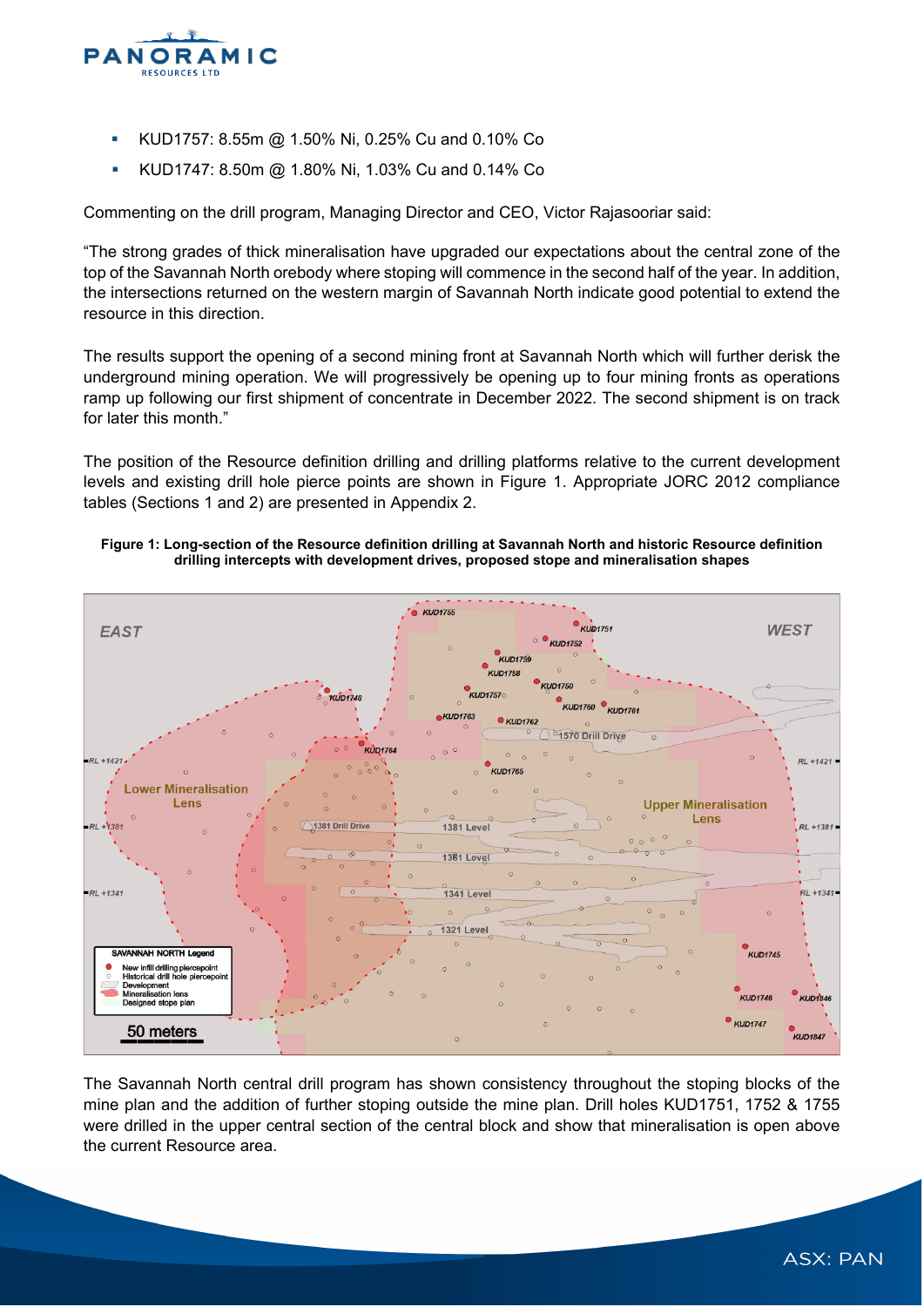

Drill holes KUD1745, 1746 and 1747 to the lower west have delivered strong, thick intercepts and further infill drilling in this area is required. These three drill holes have pleasingly shown a strong increase in mineralisation thickness and the potential for larger stoping to the west is highly increased.

Drill hole KUD1764 unexpectedly returned strong mineralisation assay results from an area previously thought to be a barren fault block within the intrusion. The hole returned strong, thick mineralisation through the fault block and also extends the lower mineralisation lens to the west. Follow up grade control drilling will firm up this area and provide stope definition.

### **Upcoming Drilling**

Resource definition drilling will now shift position and drill out the eastern margin of the Savannah North Resource. The eastern block of the Savannah North Resource has a complicated splay morphology where the mineralisation bifurcates from the intrusion. Drilling from the recently established 1381 drill drive to the east allows both the upper and lower mineralisation lenses to be targeted. This dedicated drilling platform in the 1381 east ore drive will combat poor drilling angles encountered from the previous platform in the 1570 drill drive. Drilling from the 1381 drill drive will be the immediate focus of the upcoming quarter.

Upon drill completion of the eastern block of the Savannah North Resource, drilling will return to Savannah. Drilling will at first focus on the Savannah Resource above the 900 Fault (T1) and below the previous mined 1440 level at the bottom of the current underground workings. The drill cuddy for the proposed drilling is already developed and successful Resource definition drilling will open another mining front at Savannah. Development in the area between the 900 fault and the 1440 level will allow for much improved drill angles for the Resource below the 900 Fault. It is then planned to drill the Sub 900 (T2) Savannah resource following mining of the Savannah Resource above the 900 Fault.



#### **Figure 2: Long-section of the proposed drilling at the bottom of Savannah**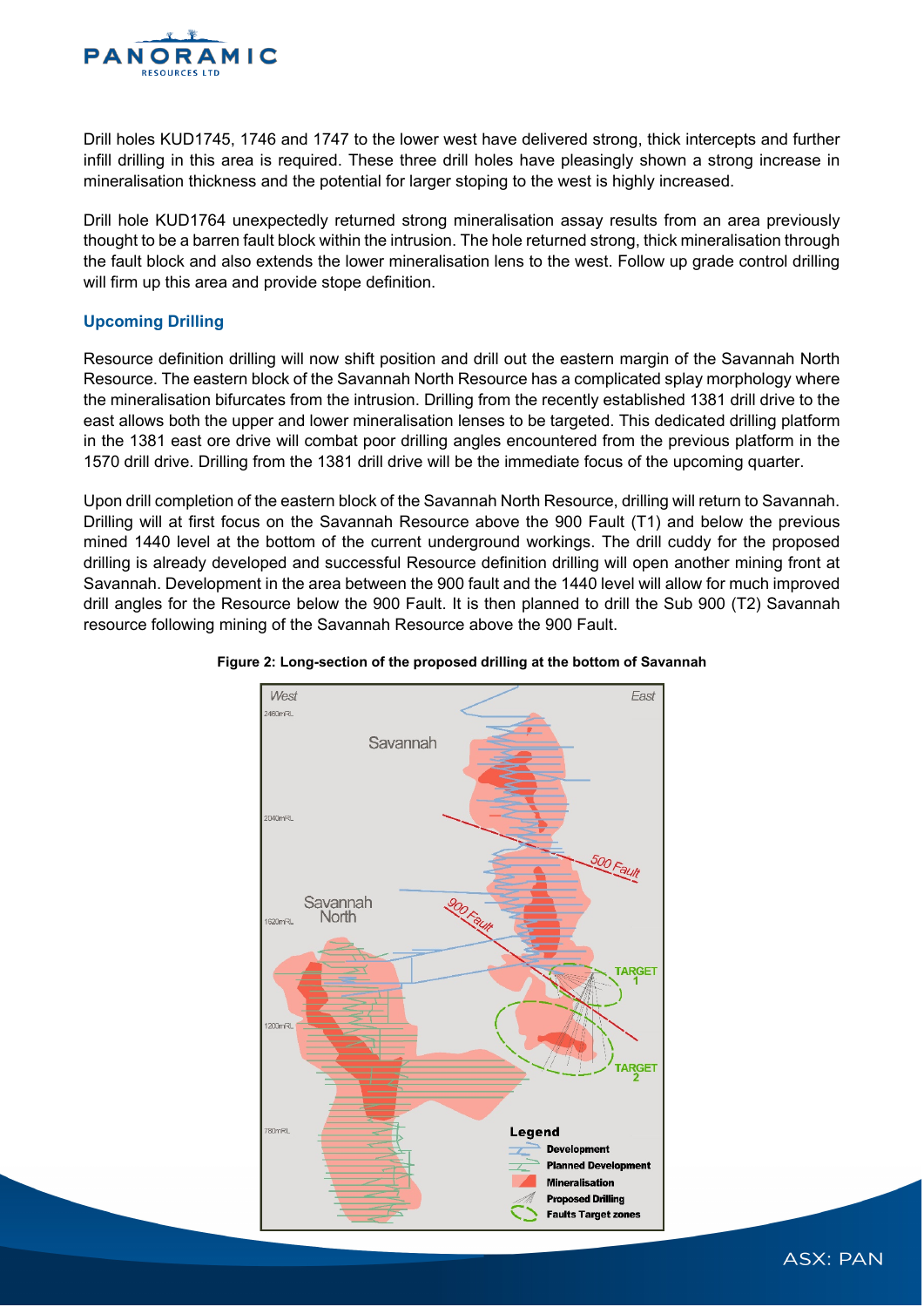

#### **Competent Person**

The information in this release that relates to Exploration Planning at Savannah is based on information compiled by Andrew Shaw-Stuart. Andrew Shaw-Stuart is a member of the Australian Institute of Geoscientists (AIG) and is a full-time employee of Panoramic Resources Limited.

The aforementioned has sufficient experience that is relevant to the style of mineralisation and type of target/deposit under consideration and to the activity which he is undertaking to qualify as a Competent Person as defined in the 2012 Edition of the Australian Code for Reporting of Exploration Results, Mineral Resources and Ore Reserves. Mr Shaw-Stuart consents to the inclusion in the release of the matters based on the information in the form and context in which it appears.

#### **About Panoramic:**

Panoramic Resources Limited (ASX: PAN) is a company headquartered in Perth, Western Australia, which owns the Savannah Nickel Project in the East Kimberley. Operations at Savannah were restarted in 2021 and the project was successfully recommissioned with first concentrate shipment achieved in December 2021. Savannah has a 12-year mine life with clear potential to further extend this through ongoing exploration. The asset provides excellent leverage to the nickel, copper and cobalt markets which are heavily linked to global decarbonisation and vehicle electrification.

#### **Forward Looking Statements:**

This announcement contains certain "forward-looking statements" and comments about future matters. Forward-looking statements can generally be identified by the use of forward-looking words such as, "expect", "anticipate", "likely", "intend", "should", "could", "may", "predict", "plan", "propose", "will", "believe", "forecast", "estimate", "target" "outlook", "guidance" and other similar expressions within the meaning of securities laws of applicable jurisdictions. Indications of, and guidance or outlook on, future earnings or financial position or performance are also forward-looking statements. You are cautioned not to place undue reliance on forwardlooking statements. Any such statements, opinions and estimates in this announcement speak only as of the date hereof and are based on assumptions and contingencies subject to change without notice, as are statements about market and industry trends, projections, guidance and estimates. Forward-looking statements are provided as a general guide only. The forward-looking statements contained in this announcement are not indications, guarantees or predictions of future performance and involve known and unknown risks and uncertainties and other factors, many of which are beyond the control of the Company, and may involve significant elements of subjective judgement and assumptions as to future events which may or may not be correct.

There can be no assurance that actual outcomes will not differ materially from these forward-looking statements. A number of important factors could cause actual results or performance to differ materially from the forwardlooking statements. The forward-looking statements are based on information available to the Company as at the date of this announcement.

Except as required by law or regulation (including the ASX Listing Rules), the Company undertakes no obligation to supplement, revise or update forward-looking statements or to publish prospective financial information in the future, regardless of whether new information, future events or results or other factors affect the information contained in this announcement.

**This ASX announcement was authorised on behalf of the Panoramic Board by:** Victor Rajasooriar, Managing Director & CEO

> **For further information contact: Victor Rajasooriar, Managing Director & CEO +61 8 6266 8600**

**Media inquiries: Michael Vaughan, Fivemark Partners +61 422 602 720**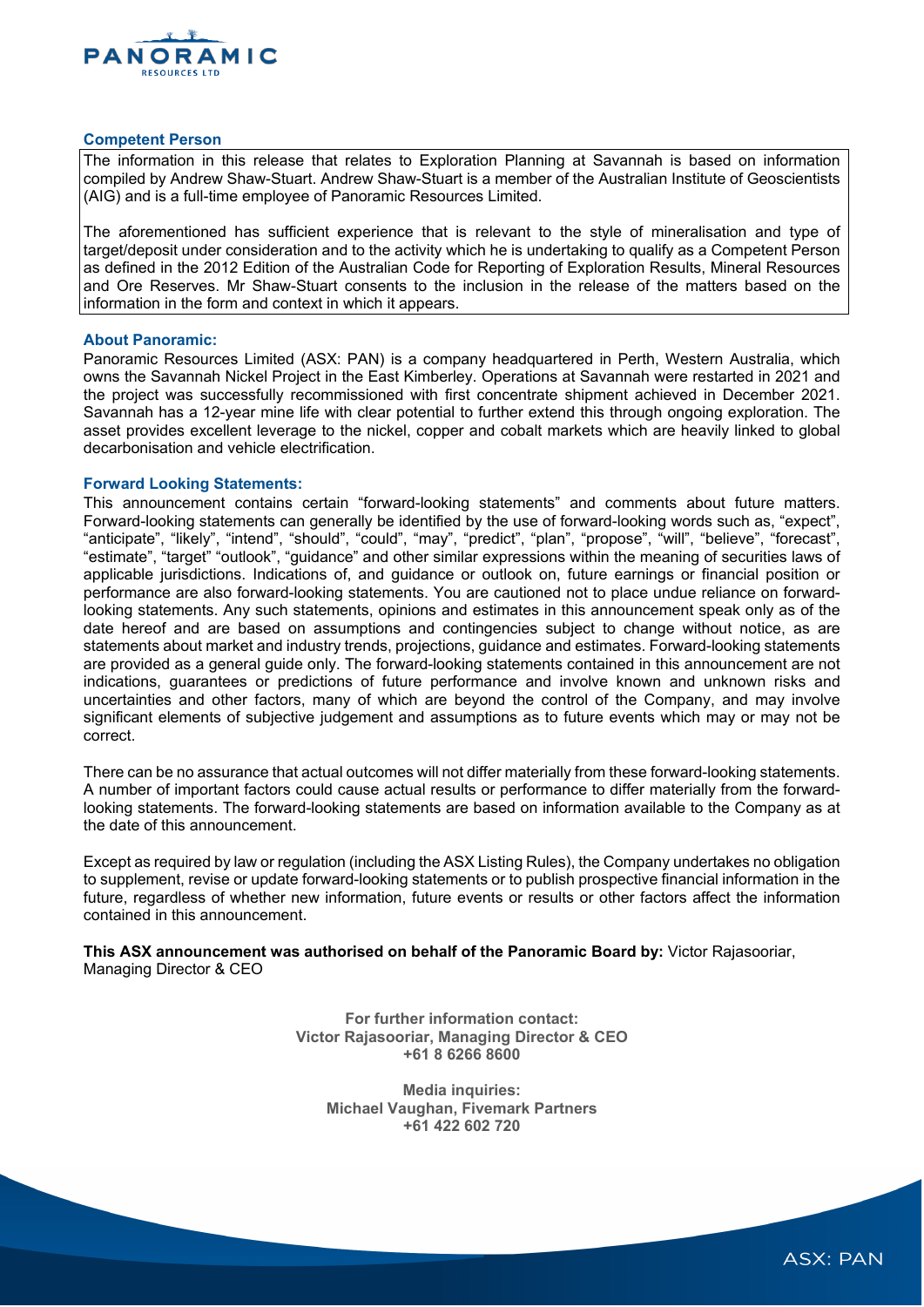

# **Appendix 1**

# *Table 1- Summary of Savannah North Resource Definition Drilling*

| <b>Resource Definition</b> |        |              |           |                |        |            |             |       |                                                |
|----------------------------|--------|--------------|-----------|----------------|--------|------------|-------------|-------|------------------------------------------------|
| Hole                       | East   | <b>North</b> | <b>RL</b> | <b>Dip</b>     | Azi    | <b>EOH</b> | <b>From</b> | To    | <b>Intercept Label</b>                         |
|                            | (m)    | (m)          | (m)       | (°)            | (°)    | (m)        | (m)         | (m)   | (m @ %Ni, %Cu, %Co)                            |
| <b>KUD1745</b>             | 396021 | 8082504      | 1458.0    | $-48.2$        | 199.8  | 169.9      | 163.0       | 169.9 | KUD1745: 6.90m @ 0.49% Ni; 0.18% Cu; 0.03% Co  |
| <b>KUD1746</b>             | 396021 | 8082504      | 1457.8    | $-54.4$        | 202.5  | 180        | 168.3       | 180.0 | KUD1746: 11.70m @ 1.56% Ni; 0.71% Cu; 0.12% Co |
| <b>KUD1747</b>             | 396021 | 8082504      | 1458.0    | $-59.6$        | 206    | 211.7      | 182.5       | 191.0 | KUD1747: 8.50m @ 1.80% Ni; 1.03% Cu; 0.14% Co  |
| <b>KUD1748</b>             | 396026 | 8082505      | 1459.3    | 6.3            | 115.1  | 368.6      |             |       | <b>NSI</b>                                     |
| <b>KUD1749</b>             | 396026 | 8082505      | 1459.5    | 10.2           | 118.6  | 362.3      |             |       | <b>NSI</b>                                     |
| <b>KUD1750</b>             | 396026 | 8082505      | 1459.4    | 10             | 136    | 299.1      | 235.9       | 266.4 | KUD1750: 30.50m @ 1.58% Ni; 0.53% Cu; 0.11% Co |
| <b>KUD1751</b>             | 396026 | 8082504      | 1459.8    | 15             | 141.2  | 304.25     | 280.2       | 282.2 | KUD1751: 2.00m @ 0.51% Ni; 0.28% Cu; 0.03% Co  |
| <b>KUD1751</b>             | 396026 | 8082504      | 1459.8    | 15             | 141.2  | 304.25     | 288.0       | 296.5 | KUD1751: 8.45m @ 0.49% Ni; 0.14% Cu; 0.03% Co  |
| <b>KUD1752</b>             | 396026 | 8082504      | 1459.8    | 13.6           | 137.4  | 326.3      | 274.3       | 275.8 | KUD1752: 1.50m @ 0.70% Ni; 0.14% Cu; 0.05% Co  |
| KUD1753                    | 396025 | 8082506      | 1458.2    | 8.6            | 122.5  | 339.7      |             |       | <b>NSI</b>                                     |
| <b>KUD1754</b>             | 396026 | 8082505      | 1459.7    | 13.8           | 120    | 391.9      |             |       | <b>NSI</b>                                     |
| <b>KUD1755</b>             | 396026 | 8082505      | 1460.0    | 15.4           | 123.3  | 356.7      | 331.9       | 334.0 | KUD1755: 2.15m @ 0.45% Ni; 0.30% Cu; 0.03% Co  |
| <b>KUD1756</b>             | 396025 | 8082506      | 1458.2    | 13.84          | 129.4  | 326.5      |             |       | <b>NSI</b>                                     |
| <b>KUD1757</b>             | 396026 | 8082505      | 1459.4    | 8.22           | 127.04 | 303.2      | 256.7       | 260.3 | KUD1757: 3.60m @ 2.25% Ni; 0.18% Cu; 0.15% Co  |
| <b>KUD1757</b>             | 396026 | 8082505      | 1459.4    | 8.22           | 127.04 | 303.2      | 266.1       | 269.2 | KUD1757: 3.15m @ 1.06% Ni; 0.36% Cu; 0.08% Co  |
| <b>KUD1757</b>             | 396026 | 8082505      | 1459.4    | 8.22           | 127.04 | 303.2      | 273.6       | 278.0 | KUD1757: 4.40m @ 0.89% Ni; 0.44% Cu; 0.06% Co  |
| <b>KUD1757</b>             | 396026 | 8082505      | 1459.4    | 8.22           | 127.04 | 303.2      | 284.3       | 292.8 | KUD1757: 8.55m @ 1.50% Ni; 0.25% Cu; 0.10% Co  |
| <b>KUD1758</b>             | 396026 | 8082504      | 1459.5    | 9.7            | 130.8  | 329.9      | 265.6       | 266.7 | KUD1758: 1.15m @ 2.22% Ni; 0.07% Cu; 0.14% Co  |
| <b>KUD1758</b>             | 396026 | 8082504      | 1459.5    | 9.7            | 130.8  | 329.9      | 270.7       | 275.1 | KUD1758: 4.45m @ 1.16% Ni; 0.37% Cu; 0.08% Co  |
| <b>KUD1759</b>             | 396025 | 8082504      | 1459.5    | 11             | 132.3  | 350.7      | 287.7       | 290.2 | KUD1759: 2.50m @ 1.06% Ni; 0.17% Cu; 0.07% Co  |
| <b>KUD1760</b>             | 396026 | 8082505      | 1459.3    | 6.9            | 139.9  | 253.7      | 212.0       | 213.0 | KUD1760: 1.00m @ 1.07% Ni; 0.12% Cu; 0.08% Co  |
| <b>KUD1760</b>             | 396026 | 8082505      | 1459.3    | 6.9            | 139.9  | 253.7      | 218.1       | 228.6 | KUD1760: 10.50m @ 2.02% Ni; 0.46% Cu; 0.14% Co |
| <b>KUD1761</b>             | 396025 | 8082504      | 1459.5    | $\overline{7}$ | 149.4  | 232.9      | 200.8       | 203.1 | KUD1761: 2.30m @ 1.93% Ni; 0.30% Cu; 0.10% Co  |
| <b>KUD1762</b>             | 396026 | 8082505      | 1459.3    | 4.2            | 131.4  | 275.1      | 216.0       | 217.4 | KUD1762: 1.40m @ 0.91% Ni; 0.70% Cu; 0.06% Co  |
| <b>KUD1762</b>             | 396026 | 8082505      | 1459.3    | 4.2            | 131.4  | 275.1      | 245.0       | 252.8 | KUD1762: 7.80m @ 0.74% Ni; 0.79% Cu; 0.05% Co  |
| <b>KUD1763</b>             | 396026 | 8082505      | 1459.1    | 2.4            | 121.4  | 306.7      | 248.0       | 249.0 | KUD1763: 1.00m @ 0.53% Ni; 0.14% Cu; 0.03% Co  |
| <b>KUD1764</b>             | 396026 | 8082505      | 1459.0    | $-6.4$         | 130.6  | 319.5      | 205.2       | 207.1 | KUD1764: 1.95m @ 1.13% Ni; 0.08% Cu; 0.08% Co  |
| <b>KUD1764</b>             | 396026 | 8082505      | 1459.0    | $-6.4$         | 130.6  | 319.5      | 226.6       | 239.0 | KUD1764: 12.45m @ 1.00% Ni; 0.28% Cu; 0.07% Co |
| <b>KUD1764</b>             | 396026 | 8082505      | 1459.0    | $-6.4$         | 130.6  | 319.5      | 257.2       | 272.4 | KUD1764: 15.15m @ 1.30% Ni; 0.20% Cu; 0.09% Co |
| <b>KUD1764</b>             | 396026 | 8082505      | 1459.0    | $-6.4$         | 130.6  | 319.5      | 291.2       | 295.1 | KUD1764: 3.85m @ 1.03% Ni; 0.26% Cu; 0.07% Co  |
| <b>KUD1765</b>             | 396025 | 8082504      | 1458.9    | $-4.8$         | 126.9  | 222.6      | 158.2       | 163.0 | KUD1765: 4.80m @ 0.55% Ni; 0.16% Cu; 0.04% Co  |
| <b>KUD1765</b>             | 396025 | 8082504      | 1458.9    | $-4.8$         | 126.9  | 222.6      | 176.9       | 177.9 | KUD1765: 1.00m @ 0.57% Ni; 1.37% Cu; 0.05% Co  |
| <b>KUD1765</b>             | 396025 | 8082504      | 1458.9    | $-4.8$         | 126.9  | 222.6      | 207.4       | 208.5 | KUD1765: 1.10m @ 1.73% Ni; 0.53% Cu; 0.12% Co  |
| <b>KUD1845</b>             | 396020 | 8082504      | 1458.2    | $-40.6$        | 208.5  | 194.7      |             |       | <b>NSI</b>                                     |
| <b>KUD1846</b>             | 396020 | 8082505      | 1458.0    | $-46.6$        | 211.9  | 217.7      | 184.4       | 185.5 | KUD1846: 1.15m @ 0.74% Ni; 0.15% Cu; 0.05% Co  |
| <b>KUD1847</b>             | 396021 | 8082505      | 1457.9    | $-51.9$        | 216    | 216.0      | 181.8       | 183.0 | KUD1847: 1.20m @ 2.06% Ni; 0.64% Cu; 0.14% Co  |
| <b>KUD1847</b>             | 396021 | 8082505      | 1457.9    | $-51.9$        | 216    | 216.0      | 193.6       | 194.6 | KUD1847: 1.00m @ 2.32% Ni; 0.14% Cu; 0.17% Co  |

*Notes: 1. Intervals are down-hole lengths, not true-widths.*

- *2. Parameters: 0.5% Ni lower-cut off, with a minimum reporting interval of 1m and with discretionary internal waste to a maximum of 2.0 consecutive metres.*
- *3. SG calculated by immersion method.*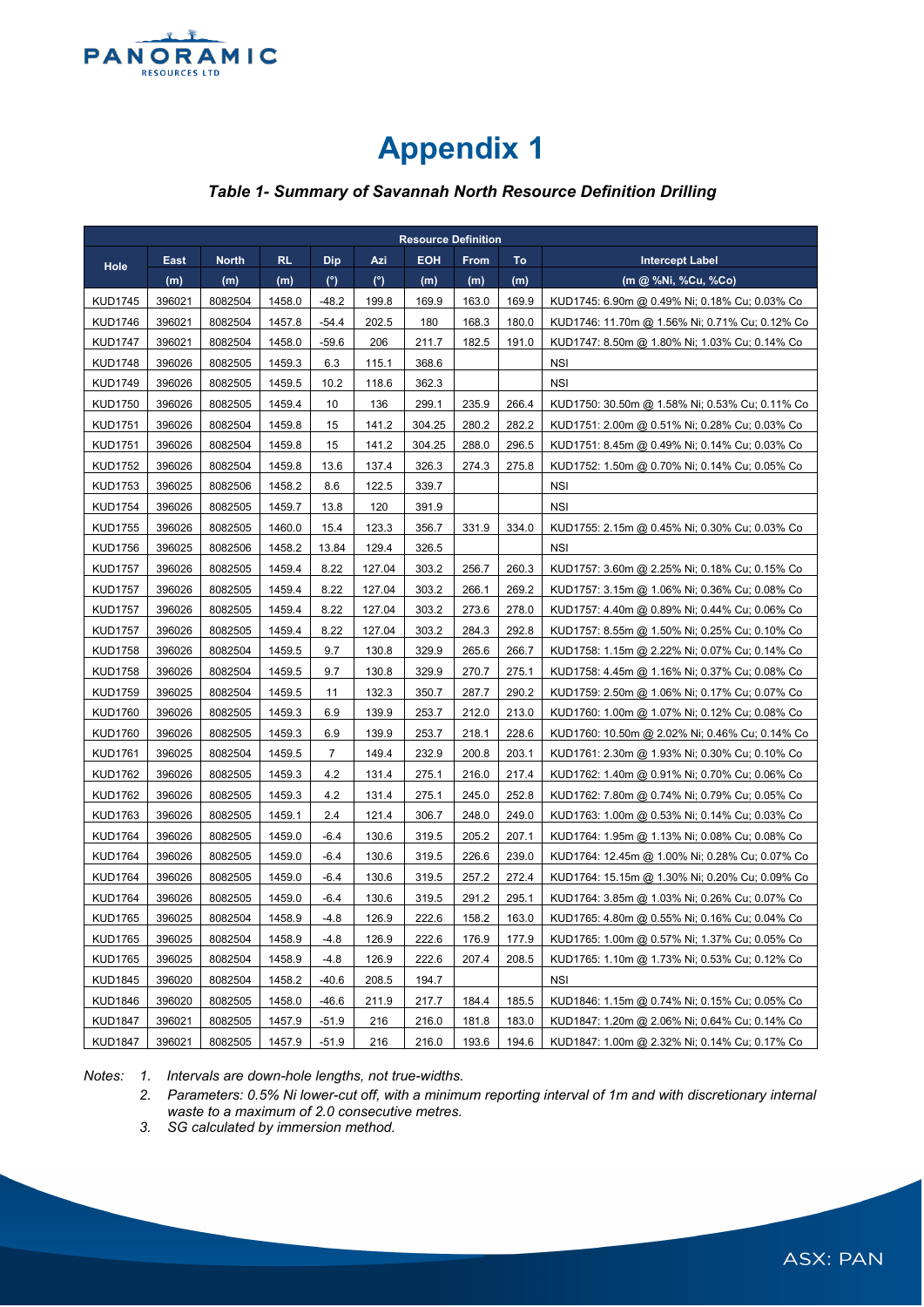

# **Appendix 2 - 2012 JORC Disclosures**

# *Savannah North Project - Table 1, Section 1 - Sampling Techniques and Data*

| Criteria                        | <b>JORC Code explanation</b>                                                                                                                                                                                                                                                                                                                                                                                                                                                                                                                                                                                                                                                                                                                                                                                                                                                                                                                                                                                                                                                                                           | <b>Commentary</b>                                                                                                                                                                                                                                                                                                                                                                                                                                                                                                                                                                                                                                                                                                                                                                                                                                                                                                                                                                                                                                                                                                                                                                                                                                                                                                                                                                                                                                                                                                                                                                                      |
|---------------------------------|------------------------------------------------------------------------------------------------------------------------------------------------------------------------------------------------------------------------------------------------------------------------------------------------------------------------------------------------------------------------------------------------------------------------------------------------------------------------------------------------------------------------------------------------------------------------------------------------------------------------------------------------------------------------------------------------------------------------------------------------------------------------------------------------------------------------------------------------------------------------------------------------------------------------------------------------------------------------------------------------------------------------------------------------------------------------------------------------------------------------|--------------------------------------------------------------------------------------------------------------------------------------------------------------------------------------------------------------------------------------------------------------------------------------------------------------------------------------------------------------------------------------------------------------------------------------------------------------------------------------------------------------------------------------------------------------------------------------------------------------------------------------------------------------------------------------------------------------------------------------------------------------------------------------------------------------------------------------------------------------------------------------------------------------------------------------------------------------------------------------------------------------------------------------------------------------------------------------------------------------------------------------------------------------------------------------------------------------------------------------------------------------------------------------------------------------------------------------------------------------------------------------------------------------------------------------------------------------------------------------------------------------------------------------------------------------------------------------------------------|
| Sampling<br>techniques          | Nature and quality of sampling (eg cut<br>channels, random chips, or specific specialised<br>industry standard measurement tools<br>appropriate to the minerals under<br>investigation, such as down hole gamma<br>sondes, or handheld XRF instruments, etc).<br>These examples should not be taken as<br>limiting the broad meaning of sampling.<br>Include reference to measures taken to ensure<br>sample representivity and the appropriate<br>calibration of any measurement tools or<br>systems used.<br>Aspects of the determination of mineralisation<br>that are Material to the Public Report.<br>In cases where 'industry standard' work has<br>been done this would be relatively simple (eg<br>'reverse circulation drilling was used to obtain<br>1 m samples from which 3 kg was pulverised<br>to produce a 30 g charge for fire assay'). In<br>other cases more explanation may be<br>required, such as where there is coarse gold<br>that has inherent sampling problems. Unusual<br>commodities or mineralisation types (eg<br>submarine nodules) may warrant disclosure of<br>detailed information. | The Savannah mine and surrounding<br>exploration areas are typically sampled by<br>diamond drilling techniques. Over 1600 holes<br>have been drilled within the mine for a total in-<br>excess of 220,000m. The majority of holes<br>were drilled from underground platforms.<br>Initial Resource definition drilling is conducted<br>$\bullet$<br>on a nominal 50 x 50 metre grid spacing with<br>subsequent infill grade control drilling<br>conducted on a nominal 25 x 25 metre grid<br>spacing.<br>Historically, all drill hole collars were surveyed<br>using Leica Total Station survey equipment by<br>a registered surveyor. Down hole surveys are<br>typically performed every 30 metres using<br>either "Reflex EZ Shot" or "Flexit Smart Tools".<br>All diamond core is geologically logged with<br>samples (typically between 0.2 metre to 1<br>metre long) defined by geological contacts.<br>Analytical samples are dominantly sawn half<br>core samples. Sample preparation includes<br>pulverising to 90% passing 75 µm followed by<br>either a 3 acid digest & AAS finish at the<br>Savannah onsite laboratory or a total 4 acid<br>digest with an ICP OES finish if the samples<br>are analysed off-site.<br>Since 2019 Bureau Veritas has operated the<br>$\bullet$<br>on-site laboratory. Sample preparation and<br>assaying of all drill samples now involves<br>crushing and pulverizing the sample to 80%<br>passing 75µm followed by Ni, Cu, Co, Fe,<br>MgO and S analysis by XRF of metaborate<br>fused glass beads. The XRF brand is a<br>ZETIUM Pan-analytical instrument. |
| <b>Drilling</b><br>techniques   | Drill type (eg core, reverse circulation, open-<br>$\bullet$<br>hole hammer, rotary air blast, auger, Bangka,<br>sonic, etc) and details (eg core diameter, triple<br>or standard tube, depth of diamond tails, face-<br>sampling bit or other type, whether core is<br>oriented and if so, by what method, etc).                                                                                                                                                                                                                                                                                                                                                                                                                                                                                                                                                                                                                                                                                                                                                                                                      | Greater than 90% of the mine drill hole<br>$\bullet$<br>database consists of LTK60 and NQ2 size<br>diamond holes. Exploration and resource<br>Resource definition drill holes are typically<br>NQ2 size. Infill grade control holes are typically<br>LTK60. Historically, some RC holes were<br>drilled about the upper part of the mine.<br>The diamond drill holes pertaining to this<br>announcement were a combination of NQ2<br>and LTK60 size.                                                                                                                                                                                                                                                                                                                                                                                                                                                                                                                                                                                                                                                                                                                                                                                                                                                                                                                                                                                                                                                                                                                                                   |
| <b>Drill sample</b><br>recovery | Method of recording and assessing core and<br>chip sample recoveries and results assessed.<br>Measures taken to maximise sample recovery<br>and ensure representative nature of the<br>samples.<br>Whether a relationship exists between sample<br>$\bullet$<br>recovery and grade and whether sample bias<br>may have occurred due to preferential<br>loss/gain of fine/coarse material.                                                                                                                                                                                                                                                                                                                                                                                                                                                                                                                                                                                                                                                                                                                              | Diamond core recoveries are logged and<br>$\bullet$<br>recorded in the database. Overall recoveries<br>are typically >99% and there are no apparent<br>core loss issues or significant sample recovery<br>problems.<br>Hole depths are verified against core blocks.<br>$\bullet$<br>Regular rod counts are performed by the drill<br>contractor.<br>There is no apparent relationship between<br>$\bullet$<br>sample recovery and grade.                                                                                                                                                                                                                                                                                                                                                                                                                                                                                                                                                                                                                                                                                                                                                                                                                                                                                                                                                                                                                                                                                                                                                              |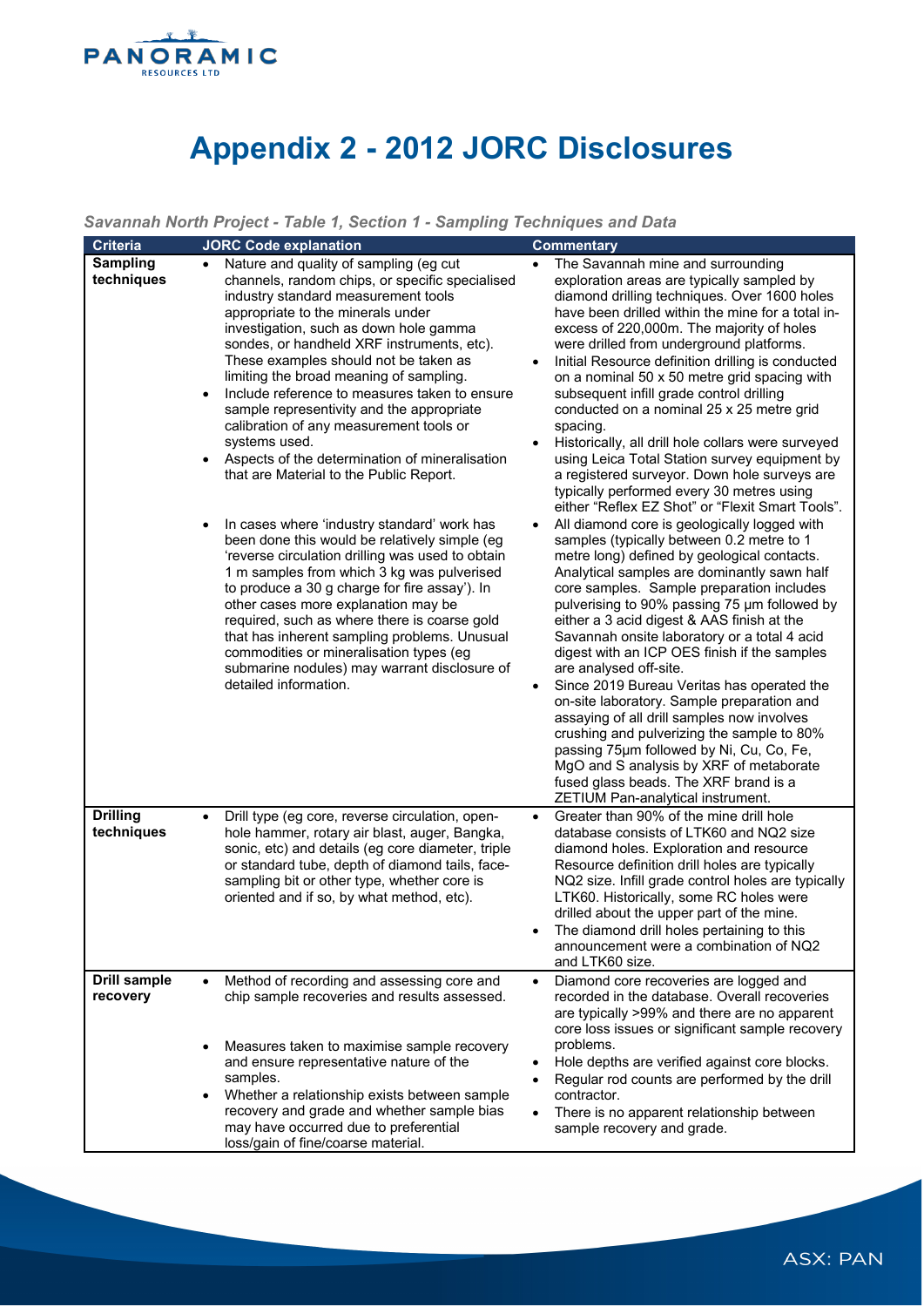

| <b>Criteria</b>                                               | <b>JORC Code explanation</b>                                                                                                                                                                                                                                                                                                                                                                                                                                                                                                                                                                                                                                                                                                            | <b>Commentary</b>                                                                                                                                                                                                                                                                                                                                                                                                                                                                                                                                                                                                                                                                                                                                                                                                                                                                                        |
|---------------------------------------------------------------|-----------------------------------------------------------------------------------------------------------------------------------------------------------------------------------------------------------------------------------------------------------------------------------------------------------------------------------------------------------------------------------------------------------------------------------------------------------------------------------------------------------------------------------------------------------------------------------------------------------------------------------------------------------------------------------------------------------------------------------------|----------------------------------------------------------------------------------------------------------------------------------------------------------------------------------------------------------------------------------------------------------------------------------------------------------------------------------------------------------------------------------------------------------------------------------------------------------------------------------------------------------------------------------------------------------------------------------------------------------------------------------------------------------------------------------------------------------------------------------------------------------------------------------------------------------------------------------------------------------------------------------------------------------|
| Logging                                                       | Whether core and chip samples have been<br>geologically and geotechnically logged to a<br>level of detail to support appropriate Mineral<br>Resource estimation, mining studies and<br>metallurgical studies.<br>Whether logging is qualitative or quantitative in<br>nature. Core (or costean, channel, etc)<br>photography.                                                                                                                                                                                                                                                                                                                                                                                                           | All diamond holes pertaining to this<br>announcement were geologically logged in full.<br>Geotechnical logging was carried out for<br>$\bullet$<br>recovery and RQD. The number of defects<br>(per interval) and their roughness were<br>recorded about ore zones.<br>Details of structure type, alpha angle, infill,<br>texture and healing is also recorded for most<br>holes and stored in the structure table of the<br>mine drill hole database.<br>Logging protocols dictate lithology, colour,<br>$\bullet$                                                                                                                                                                                                                                                                                                                                                                                       |
|                                                               | The total length and percentage of the relevant<br>$\bullet$<br>intersections logged.                                                                                                                                                                                                                                                                                                                                                                                                                                                                                                                                                                                                                                                   | mineralisation, structural (DDH only) and other<br>features are routinely recorded.<br>All diamond core was photographed wet.                                                                                                                                                                                                                                                                                                                                                                                                                                                                                                                                                                                                                                                                                                                                                                            |
| Sub-sampling<br>techniques<br>and sample<br>preparation       | If core, whether cut or sawn and whether<br>$\bullet$<br>quarter, half or all core taken.<br>If non-core, whether riffled, tube sampled,<br>$\bullet$<br>rotary split, etc and whether sampled wet or<br>dry.<br>For all sample types, the nature, quality and<br>$\bullet$<br>appropriateness of the sample preparation<br>technique.<br>Quality control procedures adopted for all sub-<br>sampling stages to maximise representivity of<br>samples.<br>Measures taken to ensure that the sampling is<br>representative of the in situ material collected,<br>including for instance results for field<br>duplicate/second-half sampling.<br>Whether sample sizes are appropriate to the<br>grain size of the material being sampled. | Analytical core samples pertaining to this<br>announcement were full core.<br>Sample sizes are considered appropriate to<br>$\bullet$<br>represent the Savannah North style of<br>mineralisation.<br>SG determinations by water immersion<br>$\bullet$<br>technique are restricted to Resource definition<br>and Exploration holes at Savannah and are<br>not performed on grade control holes.<br>All core sampling and sample preparation<br>$\bullet$<br>follow industry best practice.<br>QC involves the addition of purchased CRM<br>$\bullet$<br>and Savannah derived CRM assay standards,<br>blanks, and duplicates. At least one form of<br>QC is inserted in most sample batches on<br>average one in every 20 samples.<br>Original versus duplicate assay results have<br>always shown strong correlation due to the<br>massive sulphide rich nature of the Savannah<br>North mineralisation. |
| <b>Quality of</b><br>assay data<br>and<br>laboratory<br>tests | The nature, quality and appropriateness of the<br>assaying and laboratory procedures used and<br>whether the technique is considered partial or<br>total.<br>For geophysical tools, spectrometers,<br>handheld XRF instruments, etc, the<br>parameters used in determining the analysis<br>including instrument make and model, reading<br>times, calibrations factors applied and their<br>derivation, etc.<br>Nature of quality control procedures adopted<br>(eg standards, blanks, duplicates, external<br>laboratory checks) and whether acceptable<br>levels of accuracy (ie lack of bias) and<br>precision have been established.                                                                                                | All sample analyses pertaining to this<br>$\bullet$<br>announcement were performed at the<br>Savannah Nickel Mine on-site laboratory,<br>which is operated by Bureau Veritas. Sample<br>preparation and assaying of all drill samples<br>involves crushing and pulverizing the sample<br>to 80% passing 75µm followed by Ni, Cu, Co,<br>Fe, MgO and S analysis by XRF of metaborate<br>fused glass beads. The XRF brand is a<br>ZETIUM Pan-analytical instrument.<br>No other analytical tools or techniques are<br>employed.<br>The onsite laboratory uses internal standards,<br>$\bullet$<br>duplicates, replicates, blanks and repeats and<br>carries out all appropriate sizing checks.<br>External laboratory checks are occasionally<br>performed. No analytical bias has been<br>identified.                                                                                                     |
| <b>Verification of</b><br>sampling and<br>assaying            | The verification of significant intersections by<br>either independent or alternative company<br>personnel.<br>The use of twinned holes.                                                                                                                                                                                                                                                                                                                                                                                                                                                                                                                                                                                                | Drilling and sampling procedures at SNM have<br>been inspected by many stakeholders since<br>the project began.<br>Throughout the life of the mine, there have<br>been several instances where holes have<br>been twinned to confirm intersections and                                                                                                                                                                                                                                                                                                                                                                                                                                                                                                                                                                                                                                                   |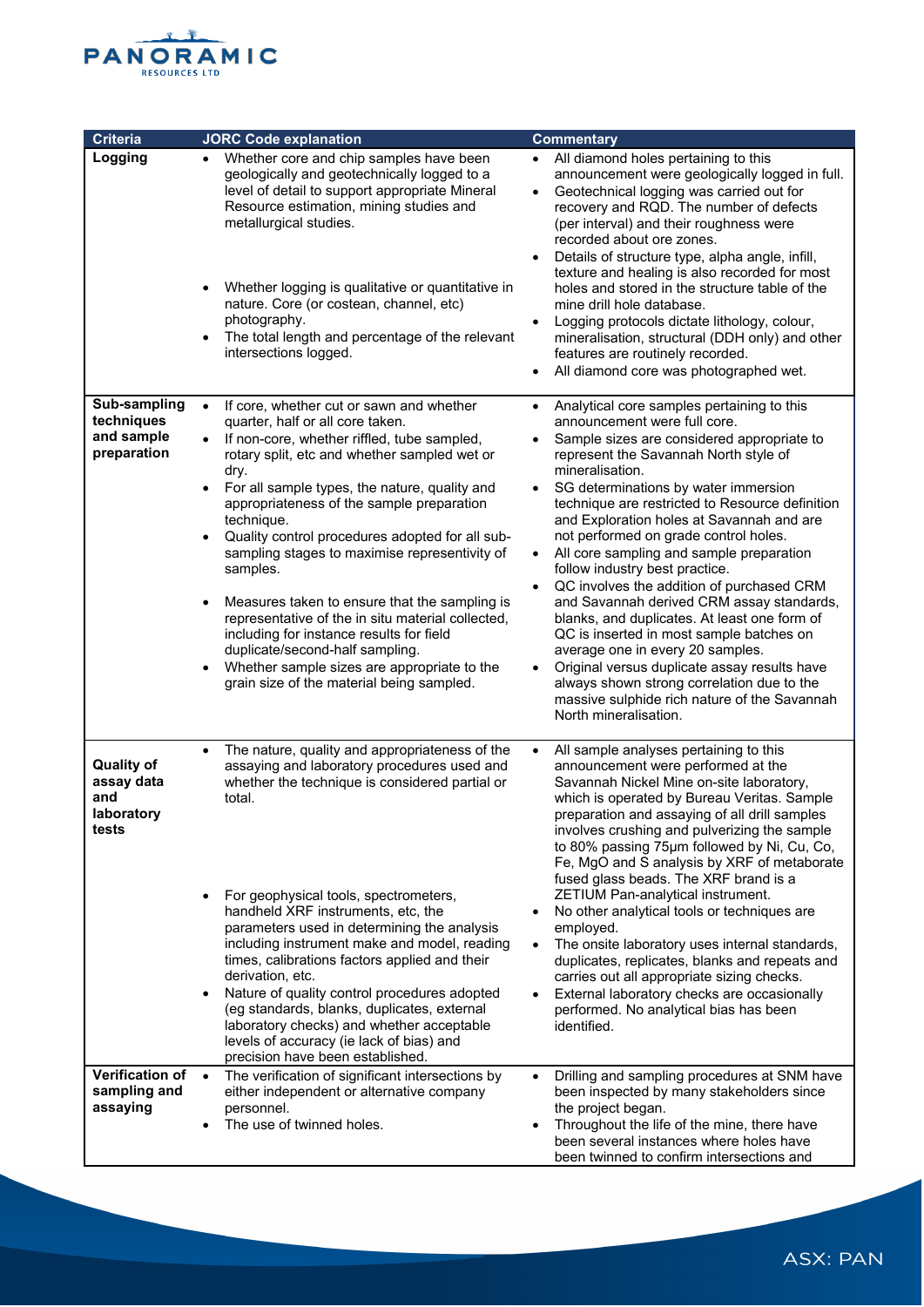

| <b>Criteria</b>                                                            | <b>JORC Code explanation</b>                                                                                                                                                                                                                                                                                                                                                                                           | <b>Commentary</b>                                                                                                                                                                                                                                                                                                                                                                                                                                                                                                                                                                                                                                                                                                                                                                                                                                                           |
|----------------------------------------------------------------------------|------------------------------------------------------------------------------------------------------------------------------------------------------------------------------------------------------------------------------------------------------------------------------------------------------------------------------------------------------------------------------------------------------------------------|-----------------------------------------------------------------------------------------------------------------------------------------------------------------------------------------------------------------------------------------------------------------------------------------------------------------------------------------------------------------------------------------------------------------------------------------------------------------------------------------------------------------------------------------------------------------------------------------------------------------------------------------------------------------------------------------------------------------------------------------------------------------------------------------------------------------------------------------------------------------------------|
|                                                                            | Documentation of primary data, data entry<br>$\bullet$<br>procedures, data verification, data storage<br>(physical and electronic) protocols.<br>Discuss any adjustment to assay data.                                                                                                                                                                                                                                 | continuity.<br>In respect to the drill holes pertaining to this<br>announcement, no holes were twinned.<br>Holes are logged into OCRIS software on<br>$\bullet$<br>Toughbook laptop computers before the data<br>is transferred to SQL server databases.<br>All drill hole and assay data is routinely<br>$\bullet$<br>validated by site personnel.<br>No adjustments are made to assay data.<br>$\bullet$                                                                                                                                                                                                                                                                                                                                                                                                                                                                  |
| <b>Location of</b><br>data points                                          | Accuracy and quality of surveys used to locate<br>drill holes (collar and down-hole surveys),<br>trenches, mine workings and other locations<br>used in Mineral Resource estimation.<br>Specification of the grid system used.<br>Quality and adequacy of topographic control.                                                                                                                                         | All diamond drill hole collars are picked-up<br>$\bullet$<br>using Leica TS15, R1000 instrument by a<br>registered surveyor.<br>Downhole surveys are performed using an<br>$\bullet$<br>Axis Champ North Seeking Gyro instrument.<br>Survey interval no more than 30m.<br>Visual checks to identify any obvious errors<br>$\bullet$<br>regarding the spatial position of drill holes<br>collars or downhole surveys are routinely<br>performed in a 3D graphics environment using<br>Surpac software.<br>The mine grid is a truncated 4 digit (MGA94)<br>$\bullet$<br>grid system.<br>Conversion from local grid to MGA GDA94<br>$\bullet$<br>Zone 52 is calculated by applying truncated<br>factor to local coordinates is E: +390000, N:<br>+8080000.<br>High quality topographic control is established<br>$\bullet$<br>across the mine site. RL equals AHD +<br>2,000m. |
| Data spacing<br>and<br>distribution                                        | Data spacing for reporting of Exploration<br>$\bullet$<br>Results.<br>Whether the data spacing and distribution is<br>$\bullet$<br>sufficient to establish the degree of geological<br>and grade continuity appropriate for the<br>Mineral Resource and Ore Reserve estimation<br>procedure(s) and classifications applied.<br>Whether sample compositing has been                                                     | The Savannah North Project nominal<br>$\bullet$<br>underground grade control drill hole spacing is<br>25m (easting) by 25m (RL).<br>The mineralized domains delineated by the<br>$\bullet$<br>drill hole spacing show enough continuity to<br>support the classification applied under the<br>JORC Coe (2012 Edition).<br>No sample compositing is undertaken.                                                                                                                                                                                                                                                                                                                                                                                                                                                                                                              |
| <b>Orientation of</b><br>data in<br>relation to<br>geological<br>structure | applied.<br>Whether the orientation of sampling achieves<br>unbiased sampling of possible structures and<br>the extent to which this is known, considering<br>the deposit type.<br>If the relationship between the drilling<br>$\bullet$<br>orientation and the orientation of key<br>mineralised structures is considered to have<br>introduced a sampling bias, this should be<br>assessed and reported if material. | Where possible drill holes are designed to be<br>drilled perpendicular to the target area being<br>tested.<br>No orientation sampling bias has been<br>$\bullet$<br>identified.                                                                                                                                                                                                                                                                                                                                                                                                                                                                                                                                                                                                                                                                                             |
| <b>Sample</b><br>security<br><b>Audits or</b><br>reviews                   | The measures taken to ensure sample<br>$\bullet$<br>security.<br>The results of any audits or reviews of<br>$\bullet$<br>sampling techniques and data.                                                                                                                                                                                                                                                                 | Drill samples are collected and transported to<br>$\bullet$<br>the on-site laboratory by SNM staff. Samples<br>sent off site are road freighted.<br>No recent audits/reviews of the Savannah drill<br>$\bullet$<br>sampling protocols have been undertaken.<br>The procedures are considered to be of the<br>highest industry standard. Mine to mill<br>reconciliation records throughout the life of the<br>Savannah Project provide confidence in the<br>sampling procedures employed at the mine.                                                                                                                                                                                                                                                                                                                                                                        |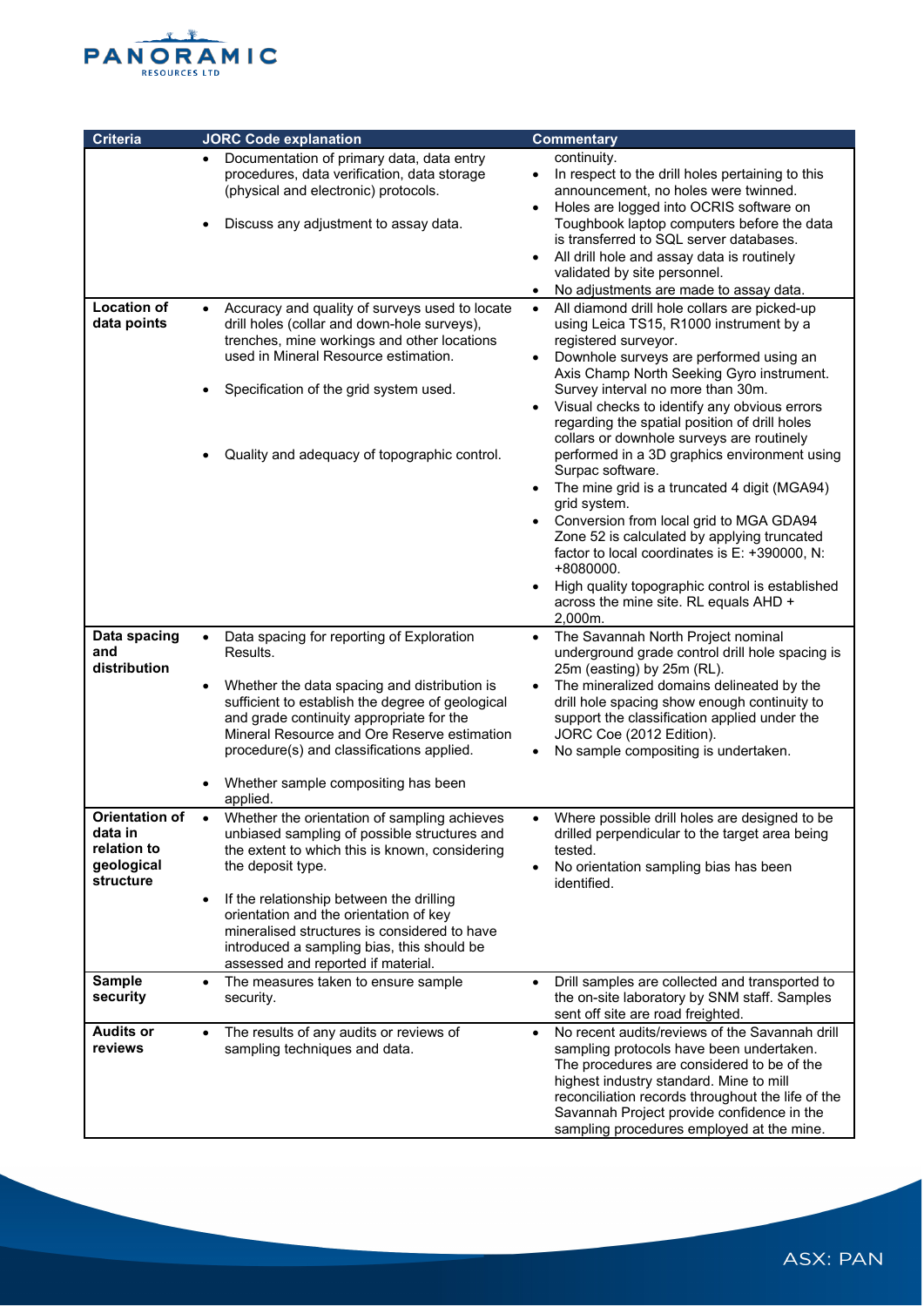

|                                                         | oaramman norun rojeet - rawie 1, oecuon z - reporung or Exploration results                                                                                                                                                                                                                                                                                                                                                                                                                                                                                                                                                                                                                                                                                                      |                                                                                                                                                                                                                                                                                                                                                                                                                                                                                                                                                                                                                                                                                                               |
|---------------------------------------------------------|----------------------------------------------------------------------------------------------------------------------------------------------------------------------------------------------------------------------------------------------------------------------------------------------------------------------------------------------------------------------------------------------------------------------------------------------------------------------------------------------------------------------------------------------------------------------------------------------------------------------------------------------------------------------------------------------------------------------------------------------------------------------------------|---------------------------------------------------------------------------------------------------------------------------------------------------------------------------------------------------------------------------------------------------------------------------------------------------------------------------------------------------------------------------------------------------------------------------------------------------------------------------------------------------------------------------------------------------------------------------------------------------------------------------------------------------------------------------------------------------------------|
| <b>Criteria</b>                                         | <b>JORC Code explanation</b>                                                                                                                                                                                                                                                                                                                                                                                                                                                                                                                                                                                                                                                                                                                                                     | <b>Commentary</b>                                                                                                                                                                                                                                                                                                                                                                                                                                                                                                                                                                                                                                                                                             |
| <b>Mineral</b><br>tenement and<br>land tenure<br>status | Type, reference name/number, location and<br>ownership including agreements or material<br>issues with third parties such as joint ventures,<br>partnerships, overriding royalties, native title<br>interests, historical sites, wilderness or national<br>park and environmental settings.<br>The security of the tenure held at the time of<br>$\bullet$<br>reporting along with any known impediments to<br>obtaining a licence to operate in the area.                                                                                                                                                                                                                                                                                                                       | The Savannah Nickel Mine (SNM),<br>incorporating the Savannah North Project is an<br>operating mine secured by five contiguous<br>Mining Licences, ML's 80/179 to 80/183<br>inclusive. All tenure is current and in good<br>standing. SNM has the right to explore for and<br>mine all commodities within the mining<br>tenements, being.<br>SNM has all statutory approvals and licences in<br>place to operate. The mine has a long standing<br>off-take agreement to mine and deliver nickel<br>sulphide concentrate to the Jinchuan Group in<br>China.                                                                                                                                                    |
| <b>Exploration</b><br>done by other<br>parties          | Acknowledgment and appraisal of exploration<br>$\bullet$<br>by other parties.                                                                                                                                                                                                                                                                                                                                                                                                                                                                                                                                                                                                                                                                                                    | Since commissioning in 2004, SNM has<br>$\bullet$<br>conducted all surface and underground<br>exploration and drilling related activities on the<br>site.                                                                                                                                                                                                                                                                                                                                                                                                                                                                                                                                                     |
| Geology                                                 | Deposit type, geological setting and style of<br>mineralisation.                                                                                                                                                                                                                                                                                                                                                                                                                                                                                                                                                                                                                                                                                                                 | The SNM is based on mining ore associated<br>with the Savannah and Savannah North palaeo-<br>proterozoic mafic/ultramafic intrusions. The<br>"Savannah-style" Ni-Cu-Co rich massive<br>sulphide mineralisation occurs as "classic"<br>magmatic breccias developed about the more<br>primitive, MgO rich basal parts of the two<br>intrusions.                                                                                                                                                                                                                                                                                                                                                                 |
| <b>Drill hole</b><br>Information                        | A summary of all information material to the<br>$\bullet$<br>understanding of the exploration results<br>including a tabulation of the following<br>information for all Material drill holes:<br>easting and northing of the drill hole collar<br>$\circ$<br>elevation or RL (Reduced Level - elevation<br>$\circ$<br>above sea level in metres) of the drill hole<br>collar<br>dip and azimuth of the hole<br>O<br>down hole length and interception depth<br>$\circ$<br>hole length.<br>$\circ$<br>If the exclusion of this information is justified on<br>$\bullet$<br>the basis that the information is not Material and<br>this exclusion does not detract from the<br>understanding of the report, the Competent<br>Person should clearly explain why this is the<br>case. | All in-mine drilling at SNM is conducted on the<br>Savannah mine grid, which is a "4 digit"<br>truncated MGA grid. Conversion from local to<br>MGA GDA94 Zone 52 is calculated by applying<br>truncated factor to local coordinates of: E:<br>+390000, N: +8080000. RL equals AHD +<br>2,000m.<br>Additional drill hole information pertaining to this<br>announcement includes:<br>All diamond holes were either NQ2 or<br><b>LTK60.</b><br>All core is oriented and photographed prior<br>$\bullet$<br>to logging, cutting and sampling.<br>All intersection intervals are reported as<br>down-hole lengths and not true widths.<br>All reported assay results were performed<br>by the on-site laboratory. |
| Data<br>aggregation<br>methods                          | In reporting Exploration Results, weighting<br>averaging techniques, maximum and/or<br>minimum grade truncations (eg cutting of high<br>grades) and cut-off grades are usually Material<br>and should be stated.<br>Where aggregate intercepts incorporate short<br>lengths of high grade results and longer lengths<br>of low grade results, the procedure used for<br>such aggregation should be stated and some<br>typical examples of such aggregations should<br>be shown in detail.<br>The assumptions used for any reporting of<br>$\bullet$<br>metal equivalent values should be clearly<br>stated.                                                                                                                                                                      | All analytical drill intercepts pertaining to this<br>announcement are based on sample length by<br>grade weighted averages using a 0.5% lower<br>cut-off, a minimum reporting length of 1m and<br>maximum of 2m on consecutive internal waste.<br>Cu and Co grades are determined for the same<br>Ni interval defined above using the same<br>procedures.                                                                                                                                                                                                                                                                                                                                                    |
| Relationship<br>between<br>mineralisation               | These relationships are particularly important in<br>$\bullet$<br>the reporting of Exploration Results.<br>If the geometry of the mineralisation with<br>$\bullet$                                                                                                                                                                                                                                                                                                                                                                                                                                                                                                                                                                                                               | All intersection lengths reported in this<br>$\bullet$<br>accompanying release are down hole lengths<br>and not true widths.                                                                                                                                                                                                                                                                                                                                                                                                                                                                                                                                                                                  |

## *Savannah North Project - Table 1, Section 2 - Reporting of Exploration Results*